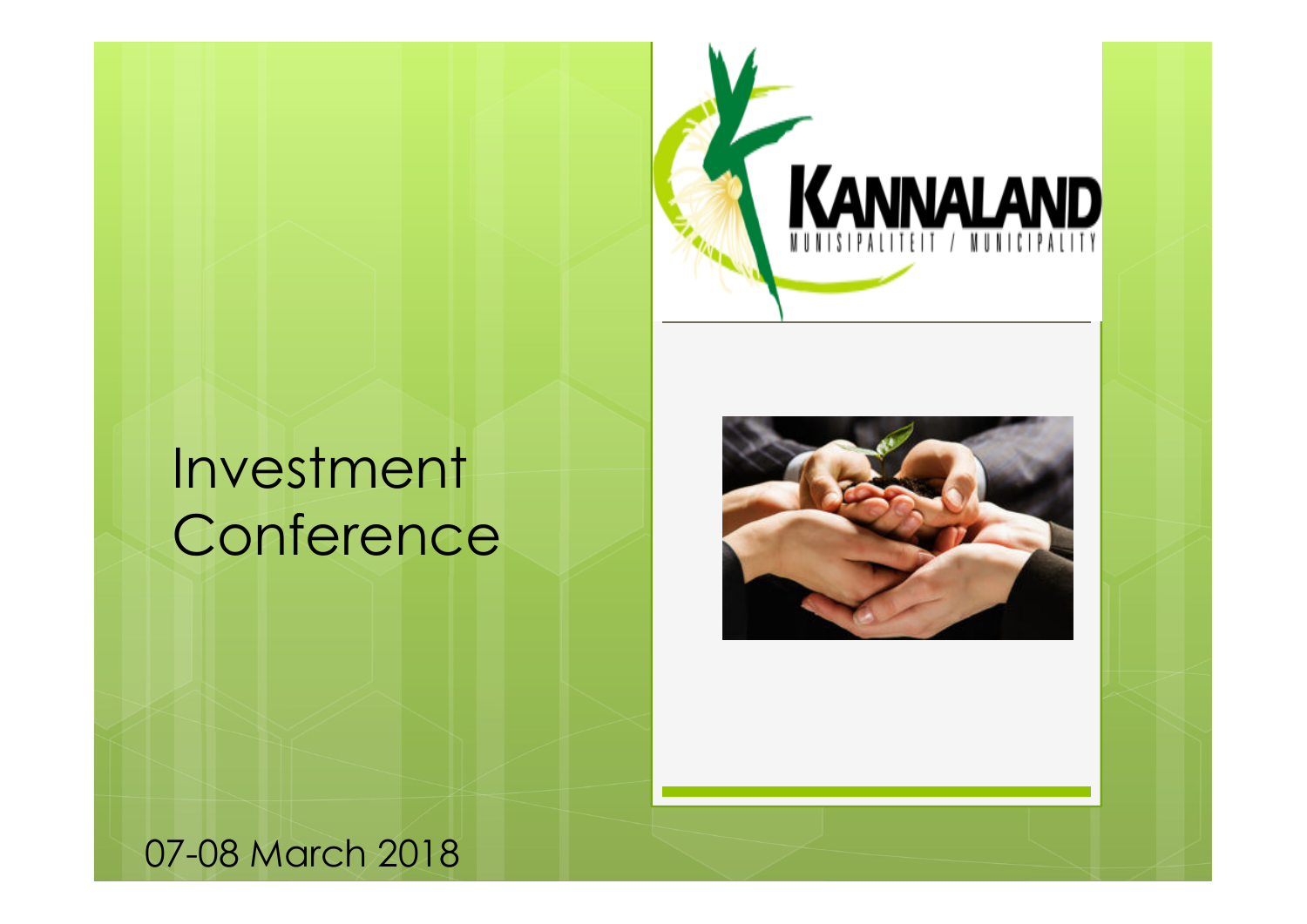

# **Content** o Background

**o** Economic Drivers

Potential Projects for Investments opportunities

o Concluding Remarks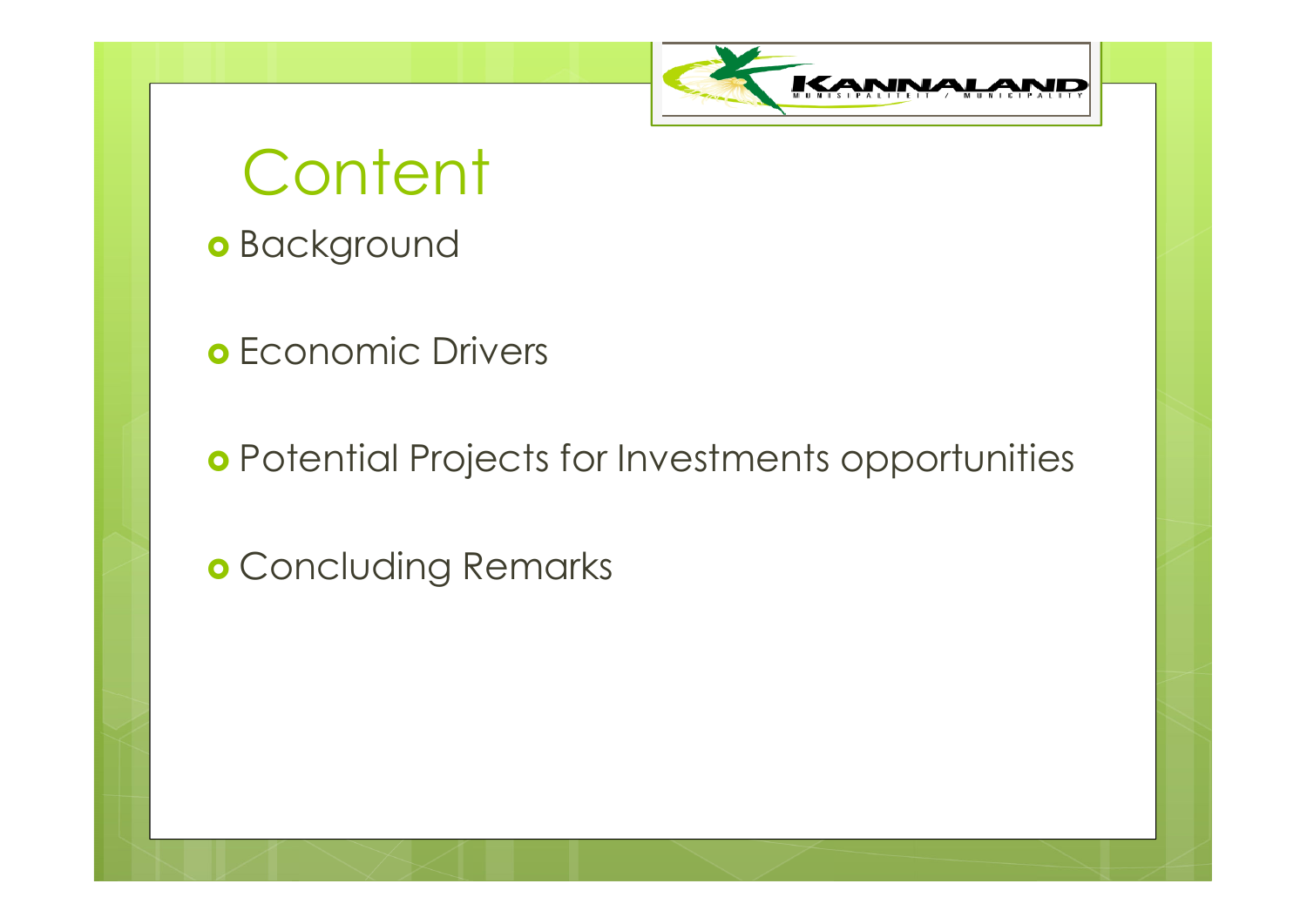

## Background

- $\bullet$ Kannaland Municipality is situated within the Eden District Municipality which lies in the Western Cape Province.
- $\bullet$ The main urban areas within the Kannaland Municipality are:<br> **o** Ladismith **by** - Cheese wine and game formulation
	- $\bullet$ Ladismith - Cheese, wine and game farming<br>Zoar Adriculture
		-

 $\bullet$ 

- 
- Zoar Agriculture<br>Calitzdorp Port wine c  $\bullet$ Calitzdorp - Port wine capital SA<br>
Van Wyksdorp - Known for its rich cu
- $\bullet$ - Known for its rich culture, heritage and succulent plants

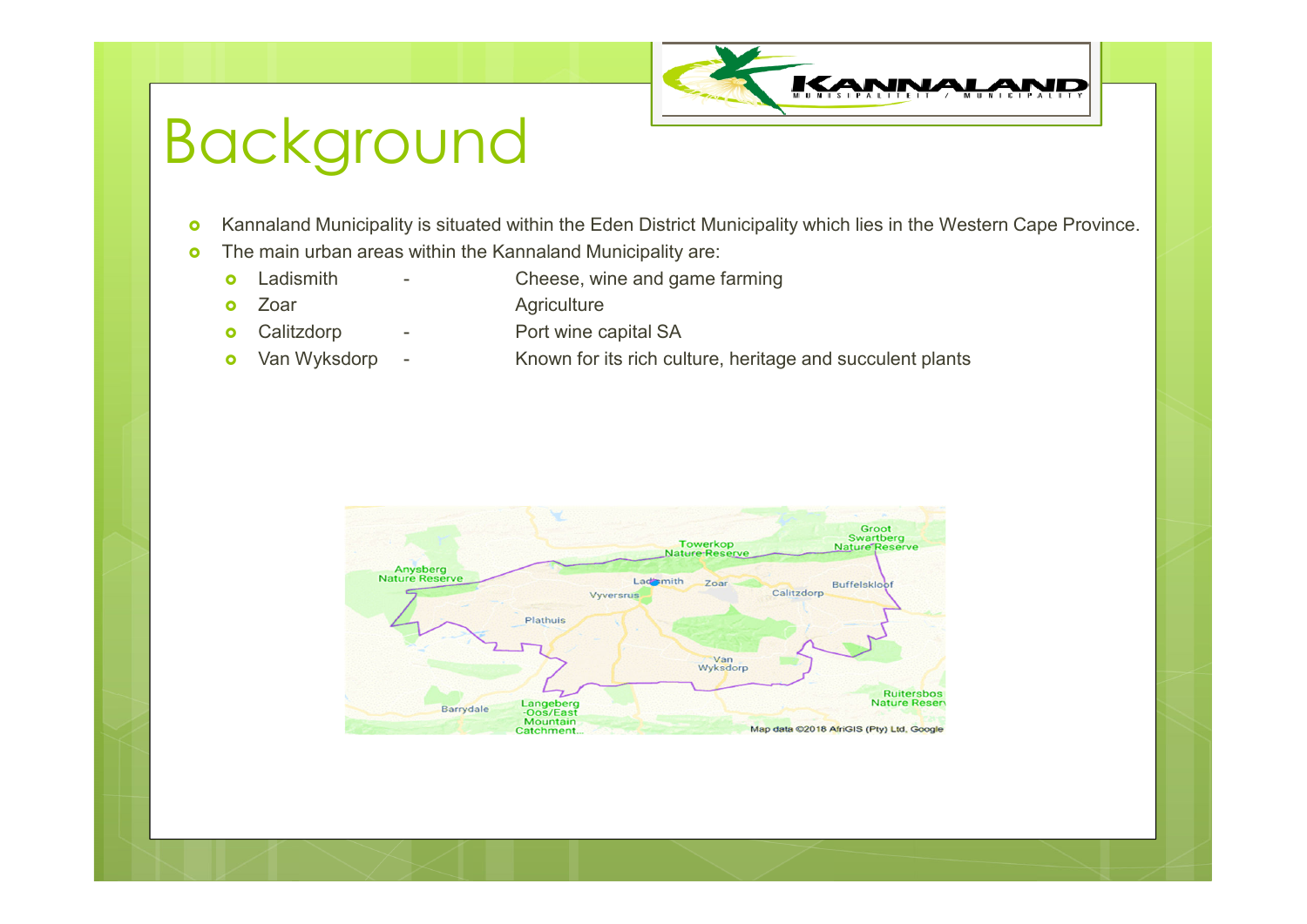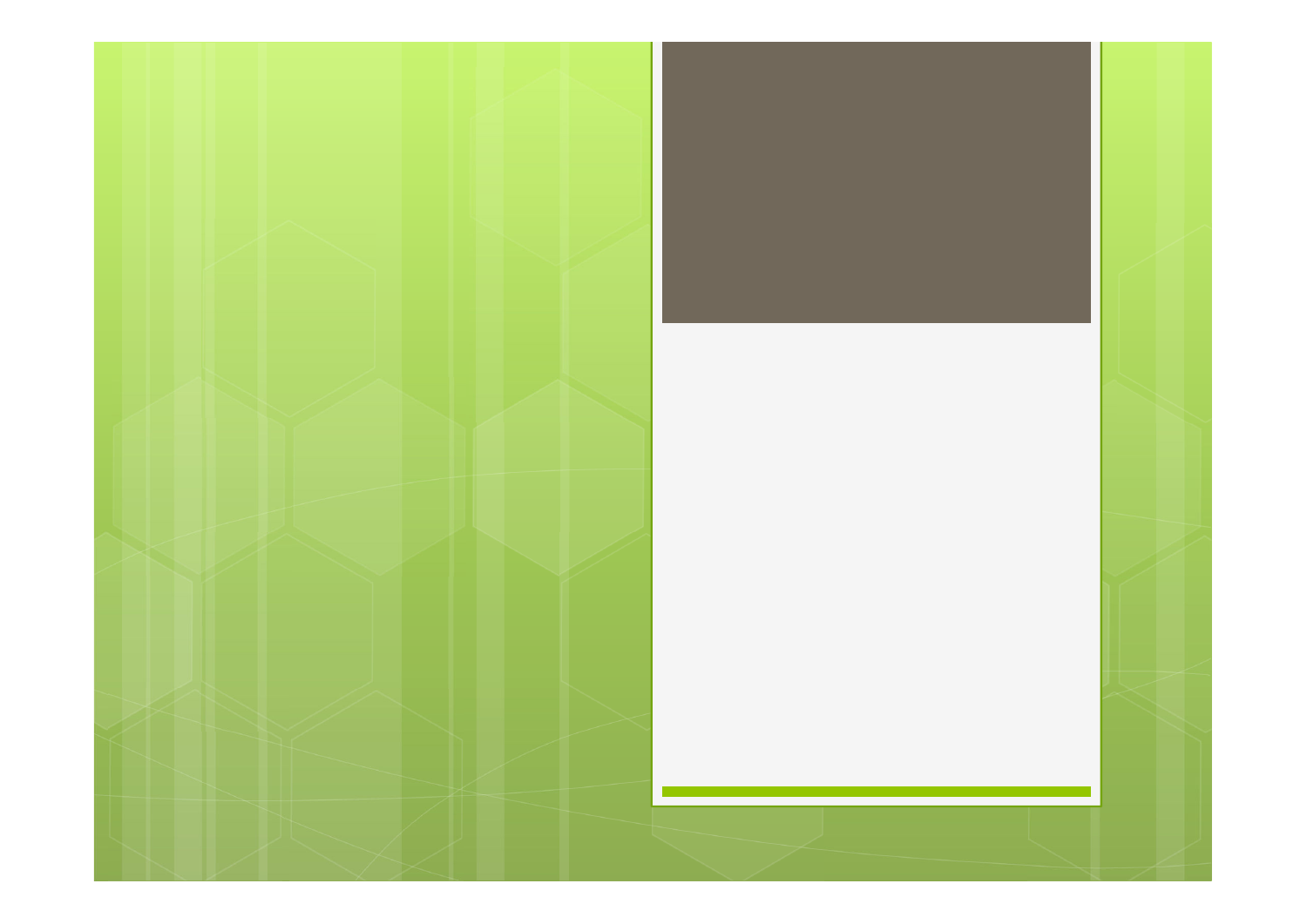

### **POTENTIAL PROJECTS FOR INVESTMENT OPPORTUNITIES**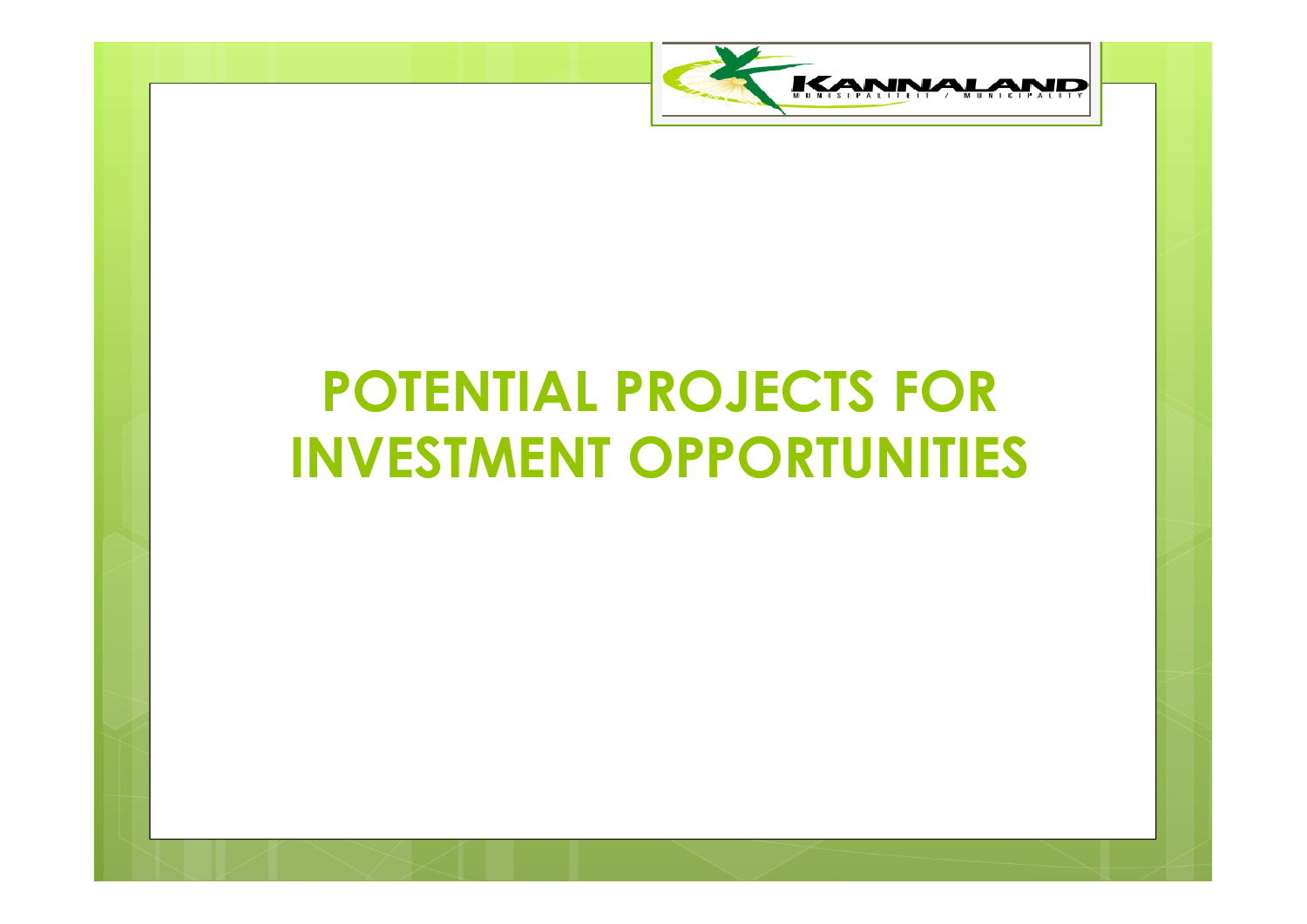

| <b>APPLICANT</b>                                                                                                                                                                                                                                                                 | Municipal and Private Sector JV                                                                                                                                                                                                                      |                               |                                       |                                                                                                           |                                                                                                      |                                   |  |
|----------------------------------------------------------------------------------------------------------------------------------------------------------------------------------------------------------------------------------------------------------------------------------|------------------------------------------------------------------------------------------------------------------------------------------------------------------------------------------------------------------------------------------------------|-------------------------------|---------------------------------------|-----------------------------------------------------------------------------------------------------------|------------------------------------------------------------------------------------------------------|-----------------------------------|--|
| <b>PROJECT</b><br><b>DESCRIPTION</b>                                                                                                                                                                                                                                             | The concept is to invest in 3 TUK TUK,s which is used to ferry tourists from their B&B's to<br>restaurants and other places of interest in the area and will also be used for events<br>such as the Port & Wine festival, the Apricot festival, etc. |                               |                                       |                                                                                                           |                                                                                                      |                                   |  |
| <b>GOAL1</b>                                                                                                                                                                                                                                                                     | To provide a cost effective public Transport system that will not only alleviate the<br>above situation but will also provide opportunities for the development of tourism in<br>Bergsig.                                                            |                               |                                       |                                                                                                           |                                                                                                      |                                   |  |
| <b>Purpose</b>                                                                                                                                                                                                                                                                   | <b>Impact</b>                                                                                                                                                                                                                                        | <b>Project Location</b>       | <b>Indicative</b><br><b>Timeframe</b> | <b>Beneficiary</b>                                                                                        | <b>Skills</b><br>requirement                                                                         | <b>Project</b><br><b>Estimate</b> |  |
| Currently no<br>affordable<br>transport system<br>exists that links<br>Bergsig to the<br>Calitzdorp town.<br>The Tuk Tuks will<br>also help grow<br>tourism as tourists<br>will effectively<br>have taxis that<br>can transport<br>them from B&B's to<br>restaurants and<br>back | At least 3<br>permanent<br>jobs will be<br>created<br>including<br>the growth<br>in tourism                                                                                                                                                          | Calitzdorp,<br><b>Bergsig</b> | March '18 -<br>August '19             | Less affluent<br>population of<br>Calitzdorp<br>who<br>represent at<br>least 60% of<br>the<br>population. | Skills required<br>are<br>competent<br>drivers who<br>also have<br>Tourism<br>Guide<br>accreditation | R280 000                          |  |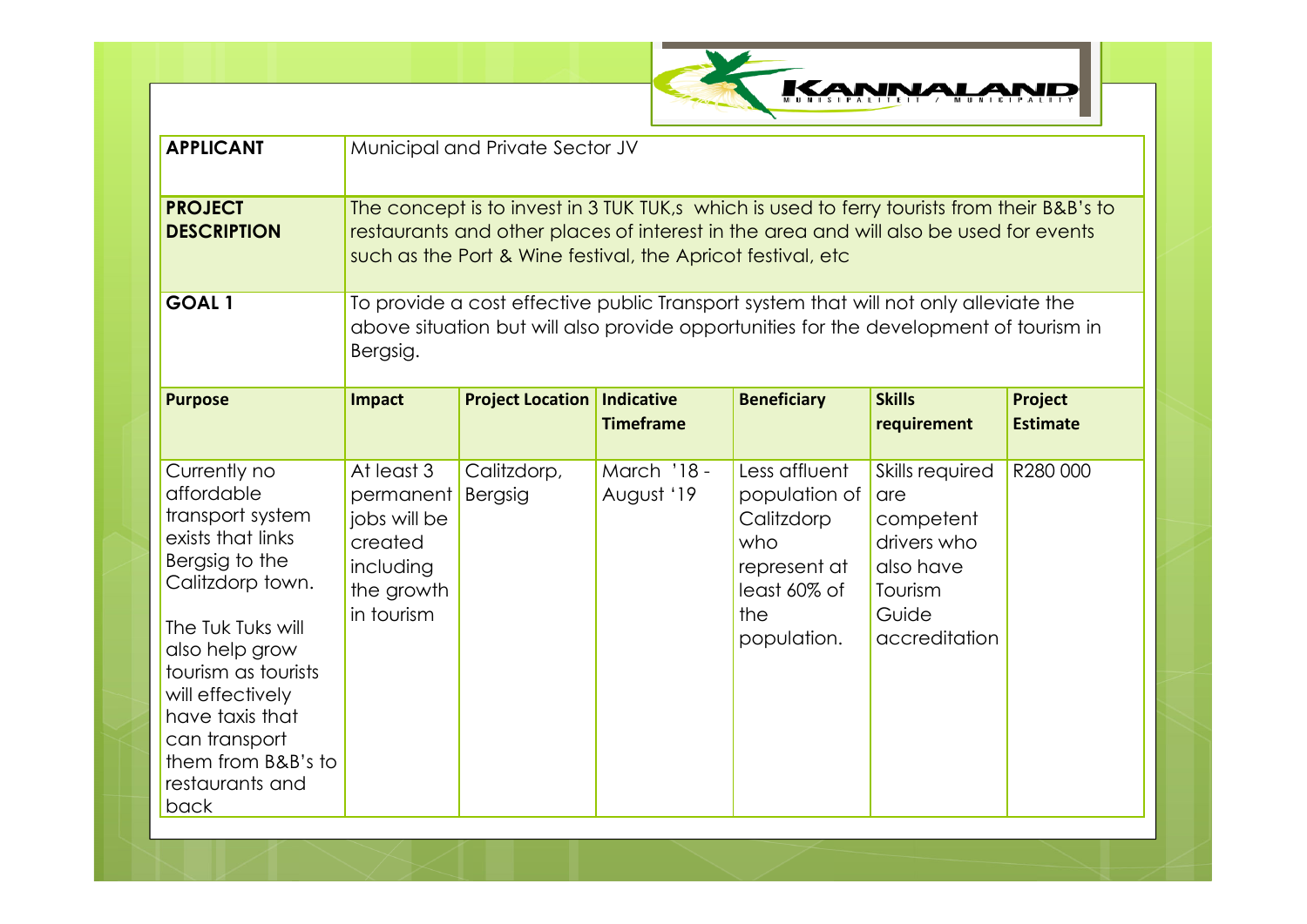

| <b>APPLICANT</b>                                                                                                                                                                                                                                                                                                                                                                                                    | Municipal and Private Sector JV.                                                                                                                                                                                                                     |                            |                                       |                     |                                                                                                                                               |                                   |  |
|---------------------------------------------------------------------------------------------------------------------------------------------------------------------------------------------------------------------------------------------------------------------------------------------------------------------------------------------------------------------------------------------------------------------|------------------------------------------------------------------------------------------------------------------------------------------------------------------------------------------------------------------------------------------------------|----------------------------|---------------------------------------|---------------------|-----------------------------------------------------------------------------------------------------------------------------------------------|-----------------------------------|--|
| <b>PROJECT DESCRIPTION</b>                                                                                                                                                                                                                                                                                                                                                                                          | The Deciduous Fruit Industry in partnership with the Western Cape Department<br>of Agriculture and National Treasury has launched a Jobs Fund project to<br>support twenty four (24) black deciduous fruit producers over the next 4-year<br>period. |                            |                                       |                     |                                                                                                                                               |                                   |  |
| <b>GOAL1</b>                                                                                                                                                                                                                                                                                                                                                                                                        | Kannaland's position in deciduous fruit industry – expand / Value added<br>activities in the industry (dried fruit, fruit pulp, fruit juice)                                                                                                         |                            |                                       |                     |                                                                                                                                               |                                   |  |
| <b>Purpose</b>                                                                                                                                                                                                                                                                                                                                                                                                      | <b>Impact</b>                                                                                                                                                                                                                                        | Project<br><b>Location</b> | <b>Indicative</b><br><b>Timeframe</b> | <b>Beneficiary</b>  | <b>Skills</b><br>requirement                                                                                                                  | <b>Project</b><br><b>Estimate</b> |  |
| The partnership between Low-skilled<br>the private sector and opportunities<br>government will assist the which<br>agricultural<br>sector<br>to<br>materially impact on the<br>footprint of smallholder<br>farmers.<br>Potential<br>must<br>investors<br>provide<br>technical, management<br>and financial support to<br>to<br>farmers<br>assist<br>these<br>in realising<br>their<br>them<br>commercial potential. | could nd<br>result to a more<br>sustainable job<br>creation. Farm<br>workers can be<br>trained<br>$\alpha$ s<br>ect.<br>farmers<br>Not only will it<br>secure<br>work<br>opportunities<br>it.<br>will also unlock<br>food security.                  | job Entire<br>Kannala      | 2018-<br>2027                         | Entire<br>Kannaland | South<br>has the skills<br>and upskilling<br>of the local<br>population of<br>Kannaland<br>take<br>can<br>place as the<br>project<br>unfolds. | Africa R120 million               |  |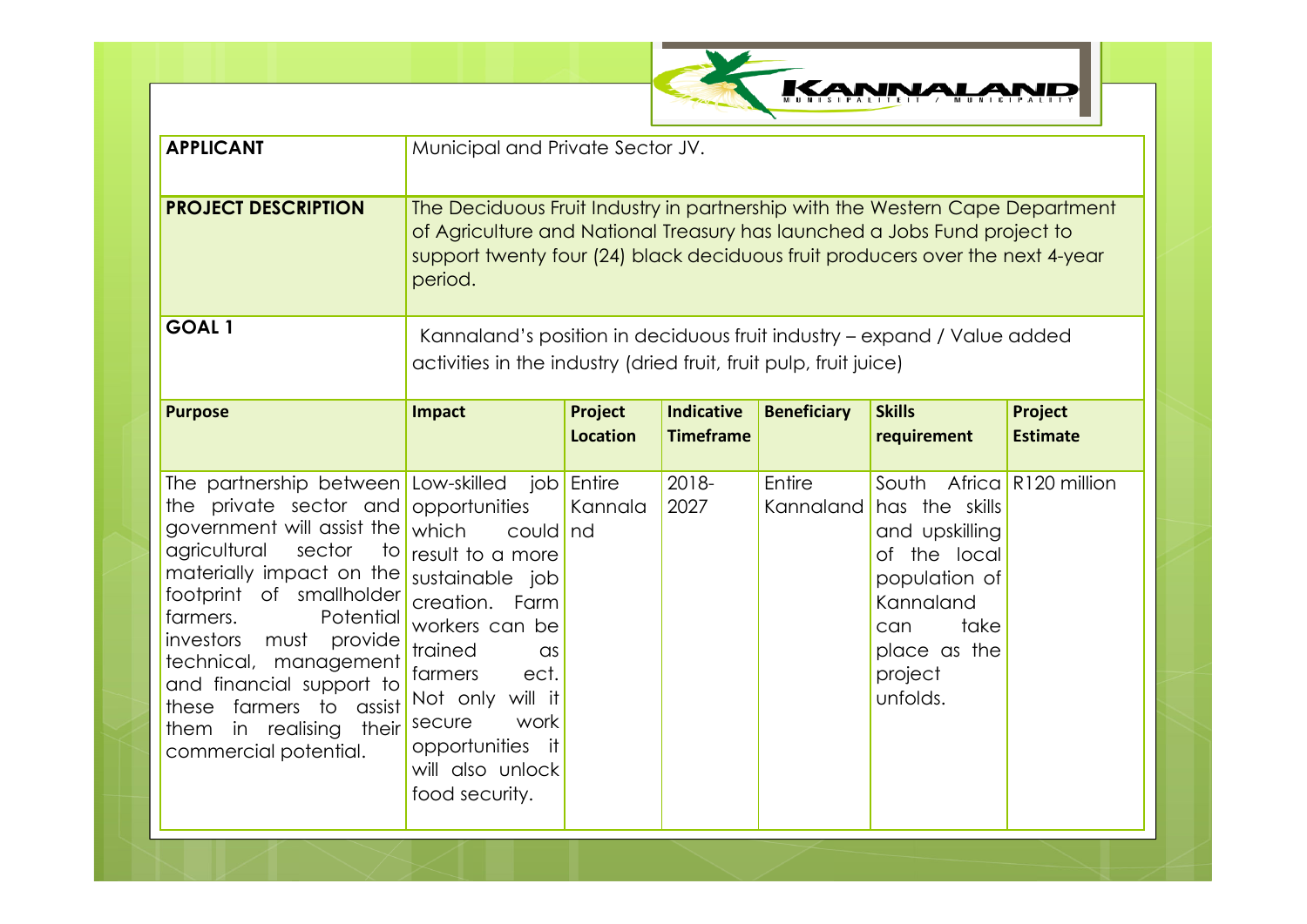

| <b>APPLICANT</b>                         | Western Cape, Municipal and Private Sector                                                                                                                                                                                   |                                                 |                                       |                                                                                                                                                                                                                                       |                                                                                                                                                   |                                   |  |
|------------------------------------------|------------------------------------------------------------------------------------------------------------------------------------------------------------------------------------------------------------------------------|-------------------------------------------------|---------------------------------------|---------------------------------------------------------------------------------------------------------------------------------------------------------------------------------------------------------------------------------------|---------------------------------------------------------------------------------------------------------------------------------------------------|-----------------------------------|--|
| <b>PROJECT</b><br><b>DESCRIPTION</b>     | A Game Reserve on the same basis as the Addo Elephant Park can be developed<br>stretching from the Gouritz Reserve to the R62 on the west of Ladismith.                                                                      |                                                 |                                       |                                                                                                                                                                                                                                       |                                                                                                                                                   |                                   |  |
| <b>GOAL1</b>                             | Private investors who can be provided concessions to build estates within the reserve and<br>sell units to the general public                                                                                                |                                                 |                                       |                                                                                                                                                                                                                                       |                                                                                                                                                   |                                   |  |
| <b>Purpose</b>                           | <b>Impact</b>                                                                                                                                                                                                                | <b>Project</b><br><b>Location</b>               | <b>Indicative</b><br><b>Timeframe</b> | <b>Beneficiary</b>                                                                                                                                                                                                                    | <b>Skills</b><br>requirement                                                                                                                      | <b>Project</b><br><b>Estimate</b> |  |
| To draw large<br>numbers of<br>tourists. | Below is a list<br>who will benefit<br>from an<br>established<br>game farm:<br>Consultants,<br>engineers,<br>Game wardens,<br>builders,<br>fencers,<br>security, solar<br>power<br>implementers,<br>hospitality<br>personnel | Kannaland<br>and Eden<br>Municipality<br>areas. | 2018 - 2027 The main                  | beneficiaries<br>will be the<br>population of<br>Kannaland.<br>With entrance<br>gates in the<br>Calitzdorp<br>area, the Zoar<br>area, the<br>Ladismith area<br>and Van<br>Wyksdorp the<br>whole area will<br>benefit<br>dramatically. | South Africa<br>has the skills<br>and upskilling<br>of the local<br>population of<br>Kannaland<br>can take<br>place as the<br>project<br>unfolds. | R150 million                      |  |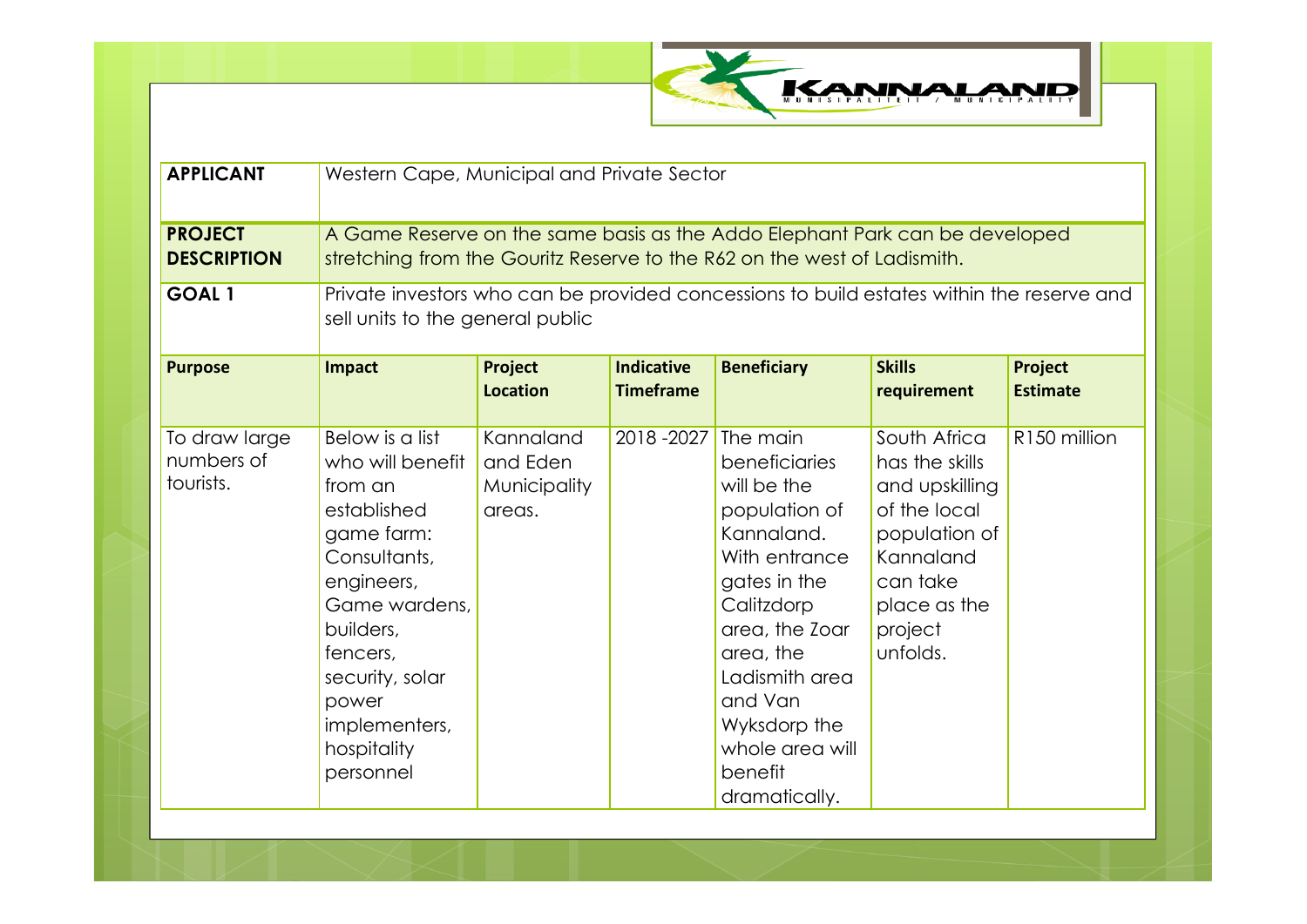

| <b>APPLICANT</b>                                                                                                                                                                                                                                                                                              | Western Cape, Municipal and Private Sector.                                                                                                                                                                   |                                                  |                                       |                                                                                                                                                                                                                                                         |                                                                                                                                                   |                                   |  |
|---------------------------------------------------------------------------------------------------------------------------------------------------------------------------------------------------------------------------------------------------------------------------------------------------------------|---------------------------------------------------------------------------------------------------------------------------------------------------------------------------------------------------------------|--------------------------------------------------|---------------------------------------|---------------------------------------------------------------------------------------------------------------------------------------------------------------------------------------------------------------------------------------------------------|---------------------------------------------------------------------------------------------------------------------------------------------------|-----------------------------------|--|
| <b>PROJECT</b><br><b>DESCRIPTION</b>                                                                                                                                                                                                                                                                          | The Kannaland community has a long history of harvesting and processing wild-<br>growing honeybush. Private and Public investors to unlock and enhance the<br>development of the processing of honey bush tea |                                                  |                                       |                                                                                                                                                                                                                                                         |                                                                                                                                                   |                                   |  |
| <b>GOAL1</b>                                                                                                                                                                                                                                                                                                  | The supply constraints pose a unique investment opportunity for commercial<br>plantations in the Kannaland municipal area.                                                                                    |                                                  |                                       |                                                                                                                                                                                                                                                         |                                                                                                                                                   |                                   |  |
| <b>Purpose</b>                                                                                                                                                                                                                                                                                                | Impact                                                                                                                                                                                                        | Project<br><b>Location</b>                       | <b>Indicative</b><br><b>Timeframe</b> | <b>Beneficiary</b>                                                                                                                                                                                                                                      | <b>Skills</b><br>requirement                                                                                                                      | <b>Project</b><br><b>Estimate</b> |  |
| The low set-up costs<br>per hectare and<br>Honey bush tea's<br>suitability for<br>plantation on<br>marginalized<br>mountainous and<br>low rainfall land as<br>the little Karoo<br>makes the Honey<br>bush tea an ideal<br>crop for black<br>economic- and<br>women<br>empowerment<br>agricultural<br>program. | The wild<br>reserves also<br>provide<br>entrepreneurial<br>opportunities for<br>pickers.<br>Emerging<br>farmers will<br>benefit by<br>empowering<br>the<br>unemployed<br>with knowledge<br>and skills         | Kannaland<br>and Eden<br>Municipalit<br>y areas. | 2019-2027                             | The main<br>beneficiaries<br>will be the<br>population of<br>Kannaland.<br>With<br>entrance<br>gates in the<br>Calitzdorp<br>area, the<br>Zoar area,<br>the Ladismith<br>area and<br>Van<br>Wyksdorp the<br>whole area<br>will benefit<br>dramatically. | South Africa<br>has the skills<br>and upskilling<br>of the local<br>population of<br>Kannaland<br>can take<br>place as the<br>project<br>unfolds. | R50 Million                       |  |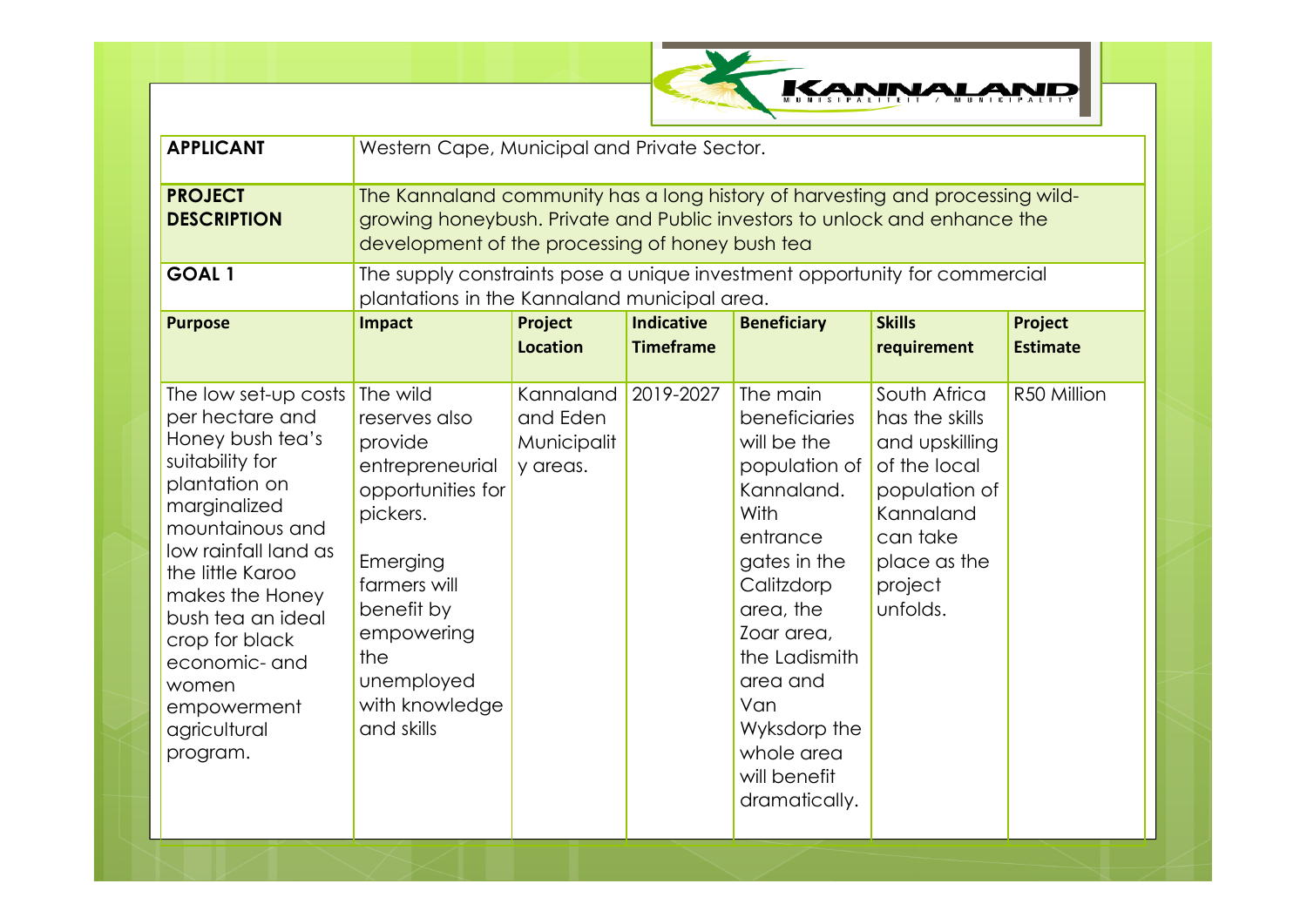

| <b>APPLICANT</b>                                                                                                                                                                                                                                              | Western Cape, Municipal and Private Sector.                                                                                                                                                                                                                                                             |                            |                                       |                                                                                               |                                                                                                                                                   |                                   |
|---------------------------------------------------------------------------------------------------------------------------------------------------------------------------------------------------------------------------------------------------------------|---------------------------------------------------------------------------------------------------------------------------------------------------------------------------------------------------------------------------------------------------------------------------------------------------------|----------------------------|---------------------------------------|-----------------------------------------------------------------------------------------------|---------------------------------------------------------------------------------------------------------------------------------------------------|-----------------------------------|
| <b>PROJECT</b><br><b>DESCRIPTION</b>                                                                                                                                                                                                                          | The ravine or poort is a combination of some of the most beautiful vertical rock folds in<br>the country that combine to form a narrow little pass through which a road winds.<br>Roads should be paved of tarred and drive ins should be made tourism friendly with<br>stay overs throughout the Year. |                            |                                       |                                                                                               |                                                                                                                                                   |                                   |
| <b>GOAL 1</b>                                                                                                                                                                                                                                                 | As the historical and open node area of seweweekspoort many projects can be<br>disbursed in the area. This is to mobilise and empower rural communities to take<br>initiatives aimed at control of their own destiny - with the support of government.                                                  |                            |                                       |                                                                                               |                                                                                                                                                   |                                   |
| <b>Purpose</b>                                                                                                                                                                                                                                                | Impact                                                                                                                                                                                                                                                                                                  | Project<br><b>Location</b> | <b>Indicative</b><br><b>Timeframe</b> | <b>Beneficiary</b>                                                                            | <b>Skills</b><br>requirement                                                                                                                      | <b>Project</b><br><b>Estimate</b> |
| The community of<br>Zoar can be giving<br>the opportunity to<br>drive their own<br>projects by having<br>open markets on<br>open land<br>(roosterbrood, art<br>and culture, the<br>historical art of the<br>Amalienstein and<br>Zoar ect.)<br>The goal of the | Low-skilled and<br>high skilled job<br>opportunities<br>can be<br>created. Local<br>contractors can<br>be part of<br>development.<br>The economic<br>will be<br>stimulating in<br>drawing the<br>tourism sector<br>to the Zoar<br>area!                                                                 | Zoar                       | 2019-2040                             | The<br>population of<br>Kannaland<br>and daily<br>tourists. Arts<br>and craft,<br>spazashops. | South Africa<br>has the skills<br>and upskilling<br>of the local<br>population of<br>Kannaland<br>can take<br>place as the<br>project<br>unfolds. | R100 million                      |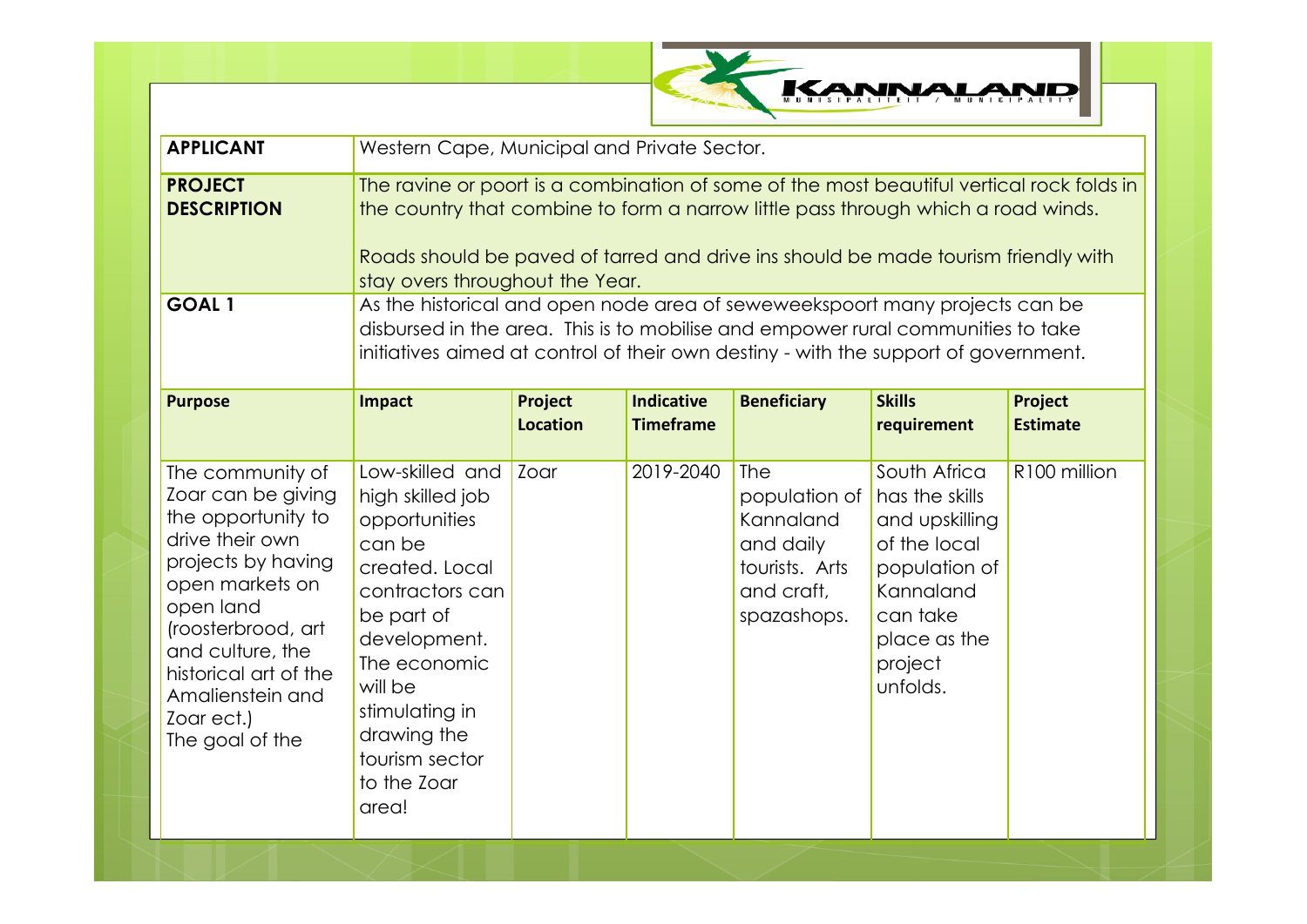

# Conclusion